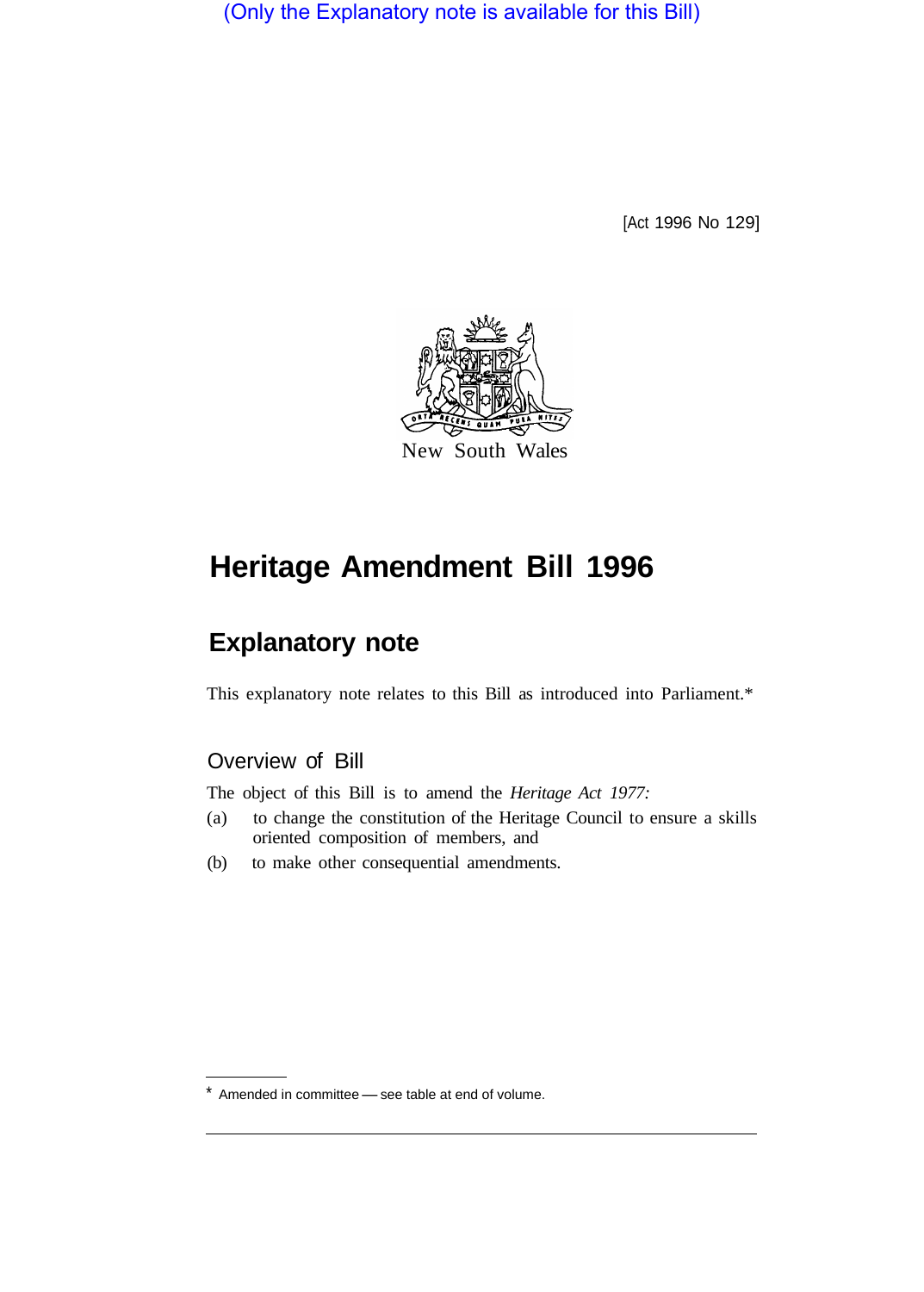Heritage Amendment Bill 1996 [Act 1996 No 129]

Explanatory note

### Outline of provisions

**Clause 1** sets out the name (also called the short title) of the proposed Act.

**Clause 2** provides for the commencement of the proposed Act on a day or days to be appointed by proclamation.

**Clause 3** is a formal provision giving effect to the amendments to the *Heritage Act 1977* as set out in Schedule **1.** 

#### **Schedule 1 Amendments**

#### **Reconstitution of the Heritage Council**

At present the Heritage Council consists of 12 members of whom 10 are appointed by the Minister. The other 2 members are ex officio members, being the Government Architect and the Director-General of National Parks and Wildlife.

The amendments to the Act contained in this Bill will increase the number of members of the Heritage Council to 15, introduce a new method for appointing 6 of the members and give the Minister a discretion to appoint members from additional areas of expertise.

The method of appointment and qualifications of 8 of the members will not be changed by the Bill. They are the person appointed as Chairperson of the Heritage Council, the representative of the National Trust of Australia (NSW), the representative of the Department of Urban Affairs and Planning, the representative of the Labor Council of New South Wales, the representative of the Royal Australian Historical Society, the representative of the Royal Australian Institute of Architects and the Royal Australian Planning Institute, the Government Architect and the Director-General of National Parks and Wildlife.

The Director of the New South Wales Heritage Office becomes an ex officio member of the Heritage Council.

The 6 remaining members of the Heritage Council are to be appointed from a range of areas of expertise, some of which are presently found in the Act and some of which are new areas that will be introduced by this Bill. These new areas are aboriginal heritage, corporate promotion, moveable heritage, natural heritage and rural interests. These areas of expertise are added to the existing areas of local government, property rights of citizens, conservation of environmental heritage, and the building, development and property industry.

**Schedule l [3]** makes the principal amendment and **Schedule 1 [l], [2], [5], [6], [11], [13]** and **[14]** make consequential amendments.